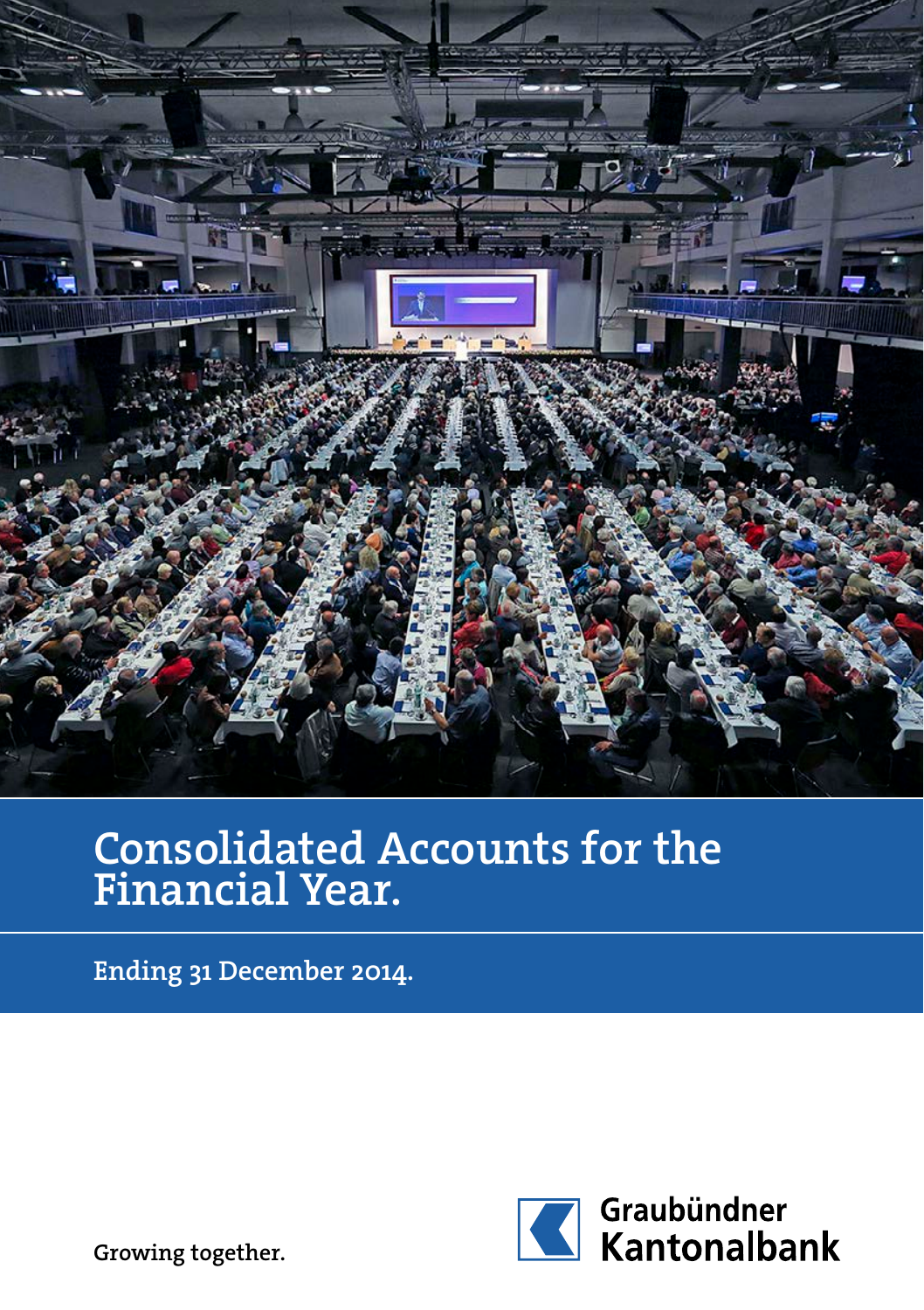## Overview.

|                                             | 2014           | 2013           |            |
|---------------------------------------------|----------------|----------------|------------|
| Income statement                            | in CHF million | in CHF million | $+/-$ in % |
|                                             |                |                |            |
| Gross income                                | 381.8          | 386.6          | $-1.2$     |
| Operating expense                           | 174.5          | 172.2          | $+1.4$     |
| Operating profit/operational cash flow      | 207.3          | 214.4          | $-3.3$     |
| Profit before allocations to reserves       |                |                |            |
| excluding deductions for minority interests | 181.6          | 187.5          | $-3.2$     |
| Group profit                                | 163.8          | 161.3          | $+1.6$     |
|                                             |                |                |            |
|                                             | 31.12.2014     | 31.12.2013     |            |
| <b>Balance sheet</b>                        | in CHF million | in CHF million | $+/-$ in % |
| Due from customers                          | 2,583          | 2,899          | $-10.9$    |
| Mortgage loans                              | 13,782         | 12,942         | $+6.5$     |
| Deposits from the public                    | 14,485         | 14,151         | $+2.4$     |
| Bonds and loans from central                |                |                |            |
| mortgage institutions                       | 2,641          | 2,514          | $+5.1$     |
| Equity excluding minority interests         |                |                |            |
| (before appropriation of profits)           | 2,267          | 2,182          | $+3.9$     |
| Balance sheet total                         | 20,591         | 20,001         | $+3.0$     |
|                                             |                |                |            |
| Selected key figures                        | 2014           | 2013           | +/– in %   |
| Net new money                               | $-183$         | 362            | $-150.6$   |
| Cost/Income-Ratio II                        | 48.8%          | 47.4%          | $+2.9$     |
| Return on equity                            | 8.3%           | 9.0%           | $-7.1$     |
| Return on required equity 1)                | 12.7%          | 13.3%          |            |
|                                             |                |                | $-4.9$     |
|                                             |                |                |            |
|                                             | 31.12.2014     | 31.12.2013     | $+/-$ in % |
| Client assets                               | 30,157         | 29,510         | $+2.2$     |
| Full-time equivalents (adjusted for part-   |                |                |            |
| time positions, apprenticeships at $50\%$ ) | 804.9          | 820.8          | $-1.9$     |
| Staff headcount 2)                          | 918            | 932            | $-14$      |
| Parent company locations 2)                 | 65             | 66             | -1         |
| Group locations 2)                          | 67             | 68             | $-1$       |
|                                             |                |                |            |

1) Both figures were calculated on the basis of Tier 1 capital at 12.7 %.

2) Absolute change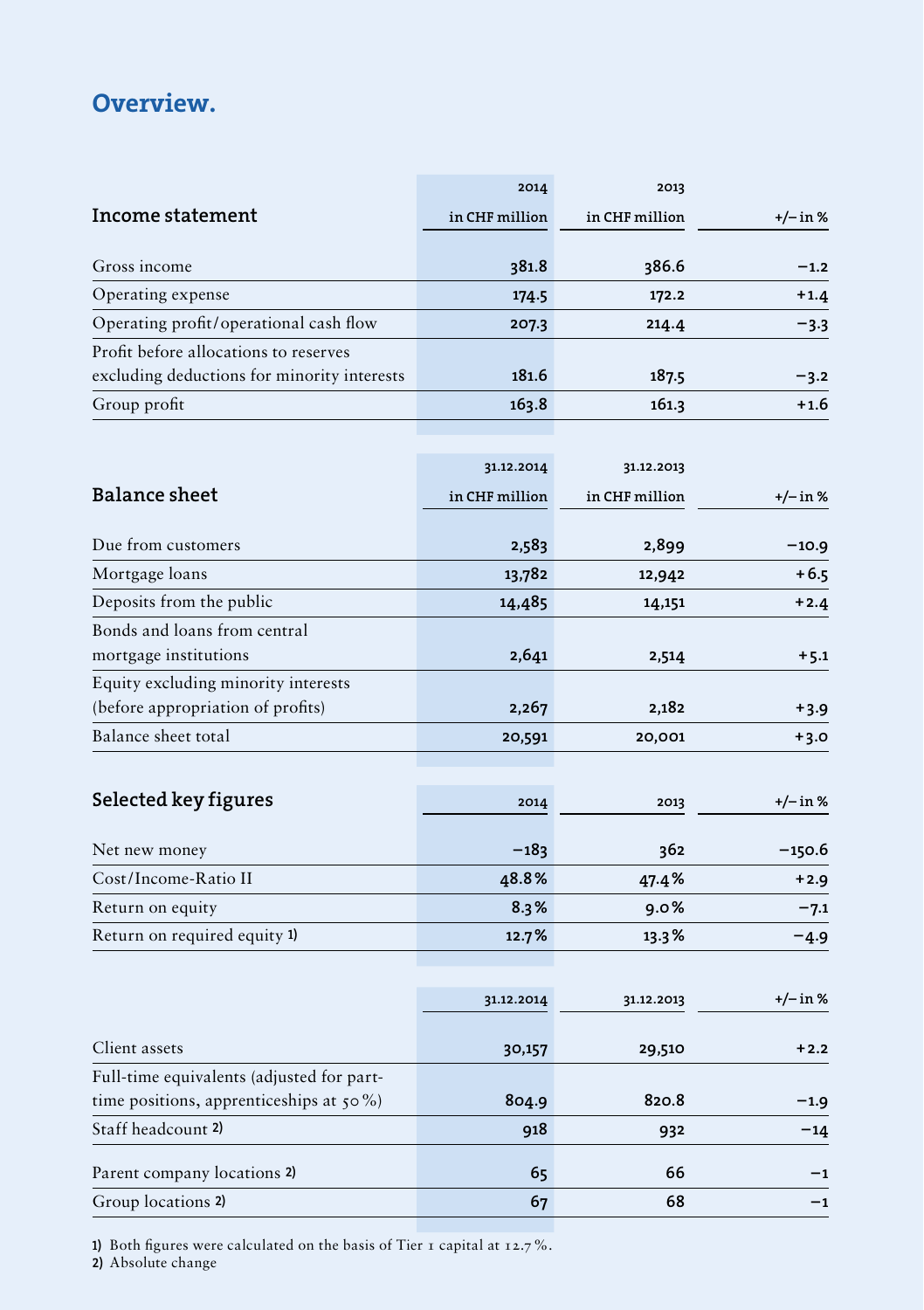### Group Balance Sheet.

|                                     | 31.12.2014   | 31.12.2013   |          |
|-------------------------------------|--------------|--------------|----------|
| Assets                              | in CHF 1,000 | in CHF 1,000 | +/-in%   |
|                                     |              |              |          |
| Liquid assets                       | 1,411,157    | 1,400,358    | $+0.8$   |
| Claims from money market securities | 96           |              | $+100.0$ |
| Due from banks                      | 682,463      | 705,550      | $-3.3$   |
| Due from customers                  | 2,582,824    | 2,898,527    | $-10.9$  |
| Mortgage loans                      | 13,782,402   | 12,941,922   | $+6.5$   |
| Securities and precious metals      |              |              |          |
| trading assets 1)                   | 283          | 321          | $-11.8$  |
| Financial assets 1)                 | 1,477,985    | 1,558,579    | $-5.2$   |
| Non-consolidated participations     | 19,750       | 18,815       | $+5.0$   |
| Tangible assets                     | 121,079      | 119,253      | $+1.5$   |
| Goodwill                            |              |              |          |
| Accrued income and prepaid expenses | 34,764       | 41,373       | $-16.0$  |
| Other assets                        | 478,246      | 316,036      | $+51.3$  |
|                                     |              |              |          |
| <b>Balance sheet total</b>          | 20,591,049   | 20,000,734   | $+3.0$   |

|                                      | 31.12.2014   | 31.12.2013   |            |
|--------------------------------------|--------------|--------------|------------|
|                                      |              |              |            |
| Liabilities                          | in CHF 1,000 | in CHF 1,000 | $+/-$ in % |
|                                      |              |              |            |
| Due to banks                         | 619,984      | 500,182      | $+24.0$    |
| Due to customers on savings          |              |              |            |
| and deposit accounts                 | 8,736,388    | 8,520,393    | $+2.5$     |
| Other balances due to customers      | 5,703,550    | 5,576,095    | $+2.3$     |
| Medium-term notes                    | 44,604       | 54,208       | $-17.7$    |
| Bonds and loans from central         |              |              |            |
| mortgage institutions                | 2,641,230    | 2,513,885    | $+5.1$     |
| Accrued expenses and deferred income | 71,234       | 69,917       | $+1.9$     |
| Other liabilities                    | 226,938      | 299,690      | $-24.3$    |
| Value adjustments and provisions     | 243,443      | 250,415      | $-2.8$     |
| Reserves for general banking risks   | 1,309,958    | 1,287,268    | $+1.8$     |
| Endowment capital                    | 175,000      | 175,000      |            |
| Participation capital                | 75,000       | 75,000       |            |
| Own equity                           | $-4,066$     | $-6,540$     | $-37.8$    |
| Capital reserve                      | 47,785       | 46,915       | $+1.9$     |
| Retained earnings                    | 504,532      | 447,883      | $+12.6$    |
| Minority interests in equity         | 31,662       | 29,117       | $+8.7$     |
| Group profit                         | 163,807      | 161,306      | $+1.6$     |
| of which minority interests          | 4,926        | 5,019        | $-1.9$     |
|                                      |              |              |            |
| Balance sheet total                  | 20,591,049   | 20,000,734   | $+3.0$     |

1) The restatements of the prior year's figures are the result of the reclassification of physical precious metals as collateral for client liabilities from trading portfolios to financial assets.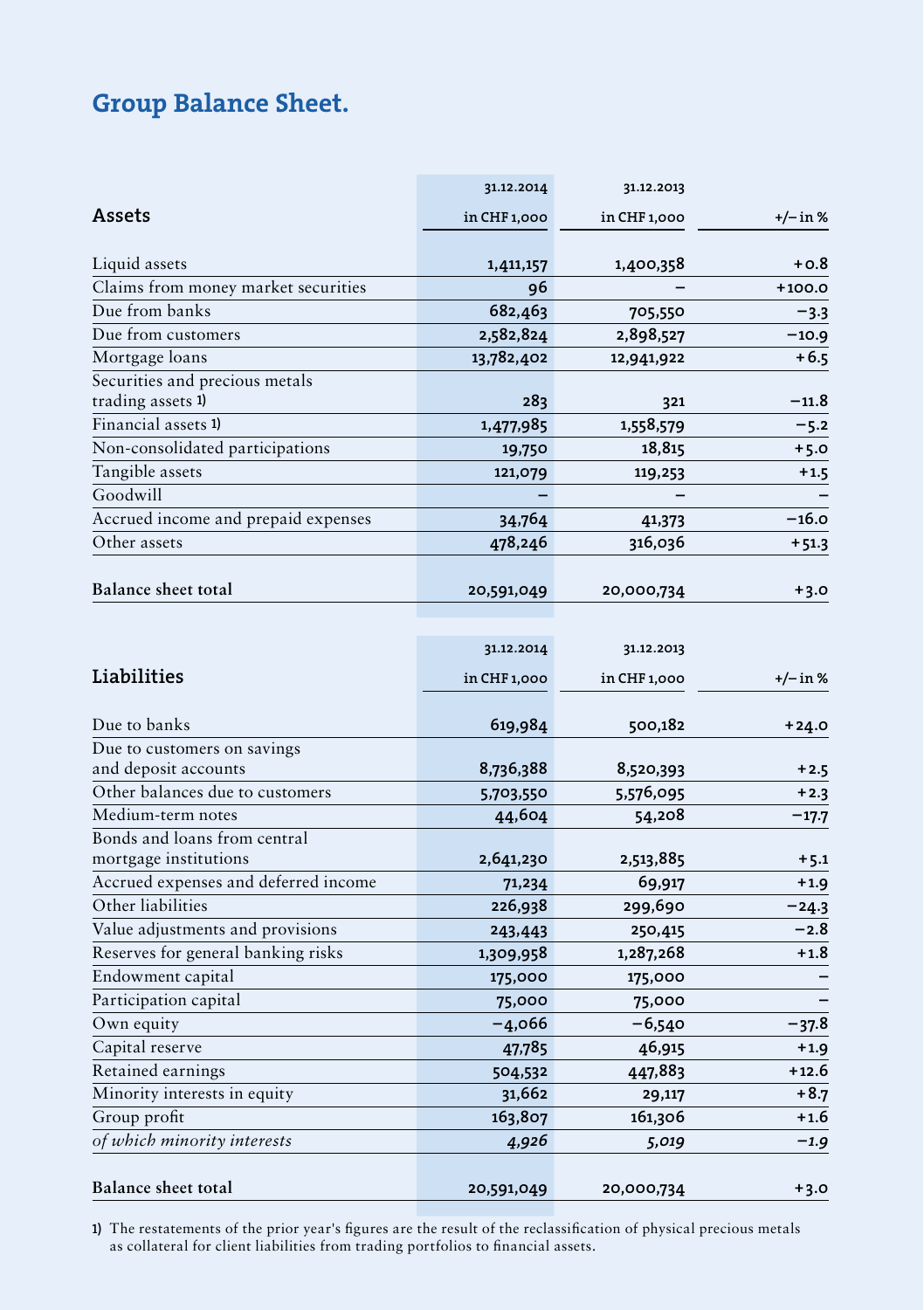## Consolidated Income Statement.

| 2014         | 2013                         |                              |
|--------------|------------------------------|------------------------------|
| in CHF 1,000 | in CHF 1,000                 | +/– in %                     |
|              |                              | $-2.6$                       |
|              |                              | $+0.1$                       |
|              |                              |                              |
|              |                              | $+4.9$                       |
| 11,455       | 11,045                       | $+3.7$                       |
| 381,793      | 386,587                      | $-1.2$                       |
|              |                              |                              |
| 119,621      | 116,853                      | $+2.4$                       |
| 54,902       | 55,324                       | $-0.8$                       |
| 174,523      | 172,177                      | $+1.4$                       |
| 207,270      | 214,410                      | $-3.3$                       |
|              |                              |                              |
|              |                              |                              |
| 11,633       | 11,092                       | +4.9                         |
|              |                              |                              |
| 6,637        | 9,169                        | $-27.6$                      |
|              |                              |                              |
| 189,000      | 194,149                      | $-2.7$                       |
| $-25,193$    | $-32,843$                    | $-23.3$                      |
|              |                              |                              |
| 22,690       | 31,193                       | $-27.3$                      |
|              |                              |                              |
| 163,807      | 161,306                      | $+1.6$                       |
| 4,926        | 5,019                        | $-1.9$                       |
|              | 237,408<br>113,206<br>19,724 | 243,629<br>113,107<br>18,806 |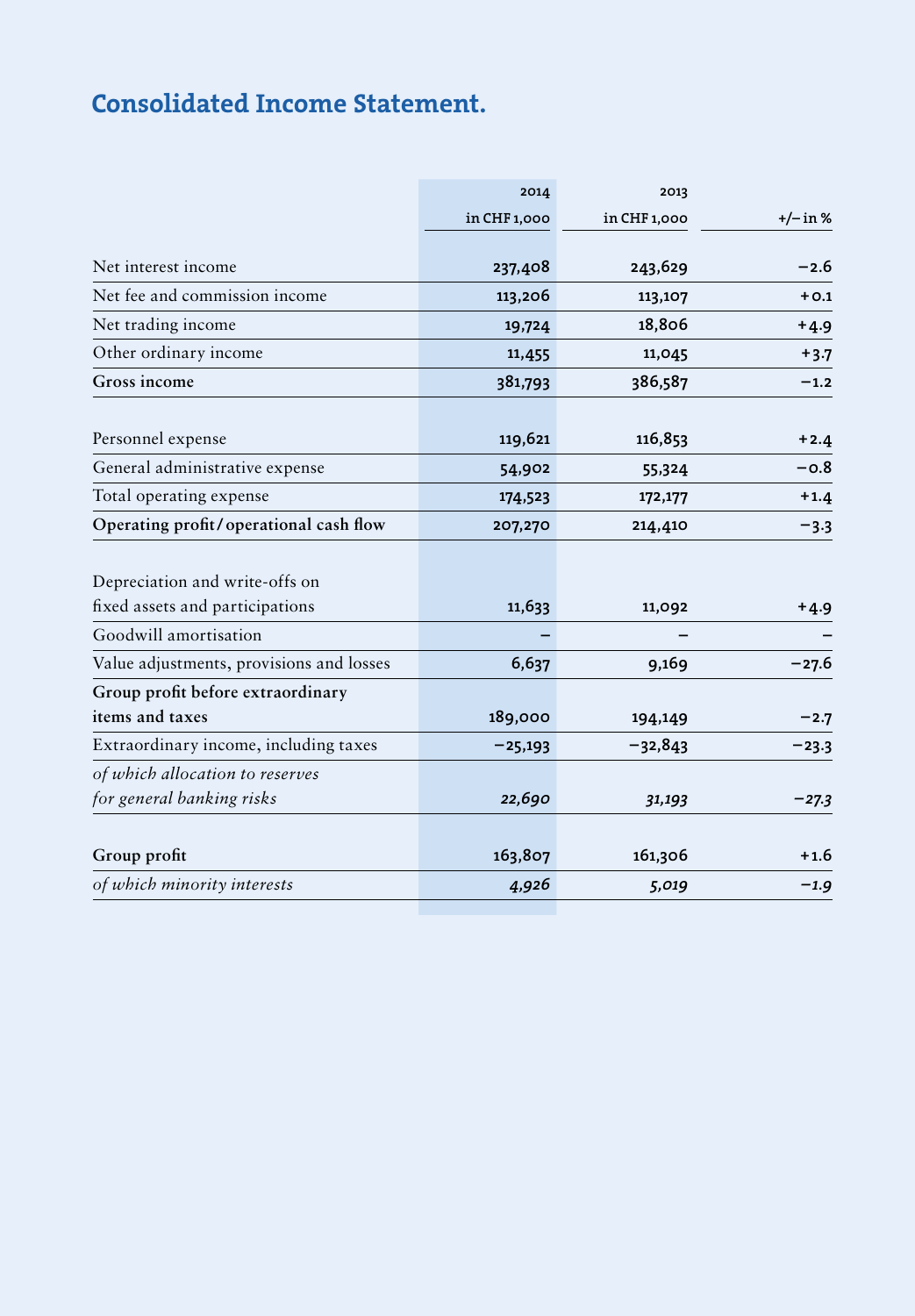# Profit Appropriation of the Parent Company.

|                                            | 31.12.2014   | 31.12.2013   |                 |
|--------------------------------------------|--------------|--------------|-----------------|
|                                            | in CHF 1,000 | in CHF 1,000 | $+/-$ CHF 1,000 |
|                                            |              |              |                 |
| Annual profit                              | 157,181      | 154,637      | 2,544           |
|                                            |              |              |                 |
| Dividend on nominal capital of 38%         |              |              |                 |
| (previous year $38\%$ )                    | 95,000       | 95,000       |                 |
| Compensation for government guarantee      | 2,681        | 2,637        | 44              |
| Funds for projects with cultural,          |              |              |                 |
| charitable, sporting or economic purposes  |              |              |                 |
| in the Canton of Graubünden                | 2,000        | 2,000        |                 |
| Allocation to free reserves                | 57,500       | 55,000       | 2,500           |
| Allocation to the general legal reserve 1) |              |              |                 |

1) There was no allocation to the general legal reserves, as 50% of the nominal capital has been achieved.